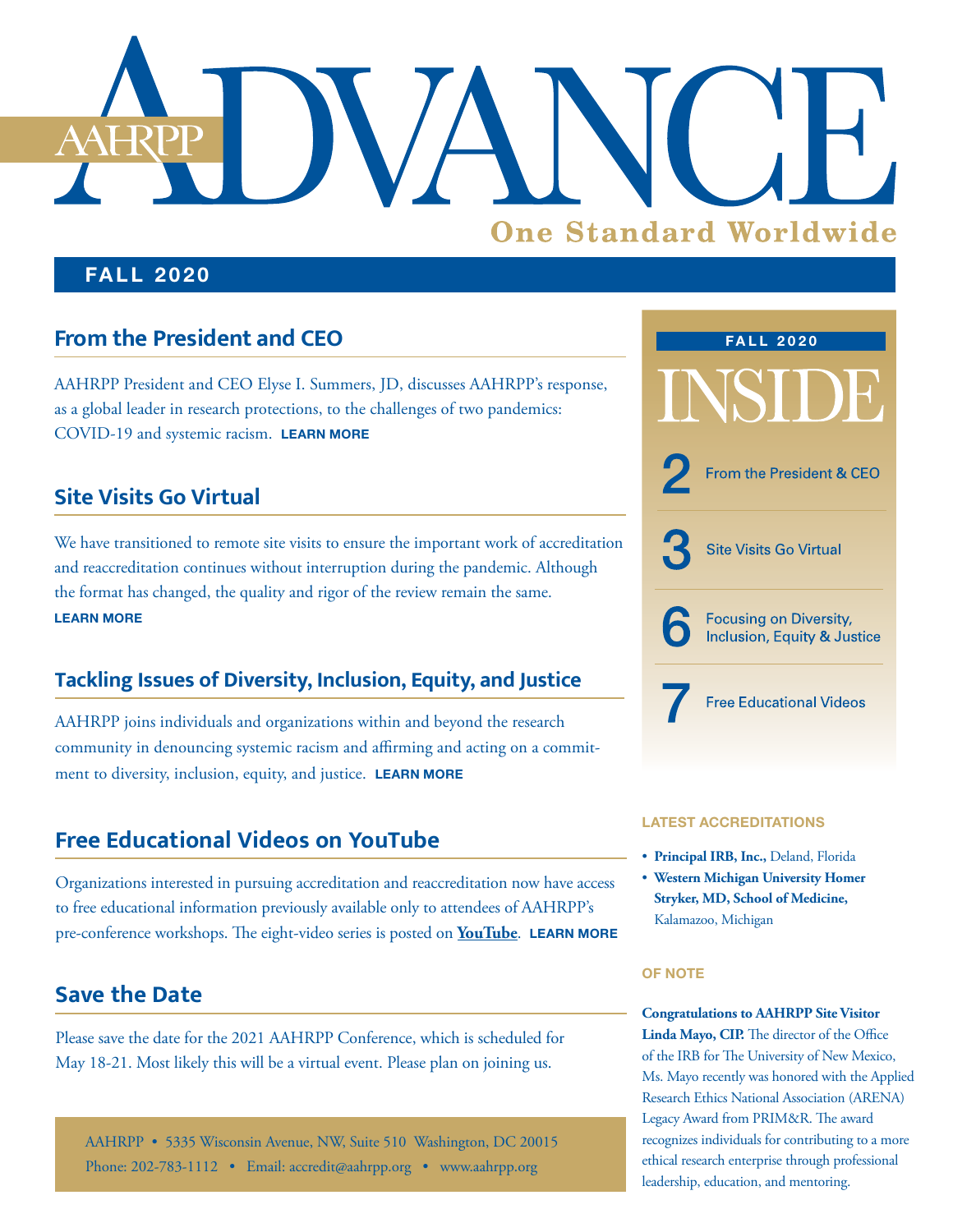# <span id="page-1-0"></span>**From the President and CEO**

# *Taking On Two Pandemics*

Like the times we live in, this issue of *AAHRPP Advance* is unusual. Most of it focuses on our response to two deadly pandemics: COVID-19 and systemic racism.

As a global leader in research protections, AAHRPP has a responsibility to take on both. With COVID-19, our challenge is to make sure the pandemic does not disrupt the accreditations and reaccreditations that play an essential role in protecting research participants. AAHRPP has been engaged in this important work for nearly 20 years, and it will take more than a pandemic to stop us.

For the foreseeable future, all **[site visits](#page-2-0)** are being conducted remotely. Early feedback from research organizations and site visitors has been positive. Both groups agree that, while they miss the in-person interaction, the quality and rigor of the site visits haven't changed. As always, please don't hesitate to ask questions if you have a site visit coming up—or to provide input on what we can do better.

To help organizations prepare for accreditation or reaccreditation during the pandemic, we're offering free educational **[videos](https://www.youtube.com/playlist?list=PLvtuTeXSbCYS0M7wEHLZGmcoKGYNxP6vl)** that cover information previously available only as part of our annual conference. We extend our heartfelt appreciation to the individuals who made this possible by presenting their conference sessions.

### **Confronting systemic racism**

The other pandemic, systemic racism, has been with us far longer. As we all know, the field of research protections and the principles of the Belmont Report were established because certain groups of research participants were viewed as "other" and, therefore, not deserving of equitable treatment.

For centuries, our nation did its best to ignore or dismiss systemic racism. That changed in May with the release of videos of the killing of George Floyd. We could no longer ignore this pandemic. We could no longer be silent.

Many in the research community, including AAHRPP, issued statements condemning racism and affirming our commitment **[to](#page-5-0)  [diversity, inclusion, equity, and justice](#page-5-0)**. AAHRPP asked board

member Dr. Quincy Byrdsong, a frequent presenter on these topics, to conduct an all-staff meeting for the AAHRPP team. We continued the discussion in a second session, presented by AAHRPP Executive Assistant Danielle Randolph.

ELYSE I. SUMMERS, JD

These were difficult, sometimes uncomfortable, conversations, but they helped break down barriers we weren't even aware of. We will continue these discussions. Even more important, we will do our part to turn words into action and achieve measurable results. And we are not alone.

We are privileged to be part of a community that contributes to the advancement of humanity. Our community and our shared values give us hope and cause for optimism during times like these.

Looking ahead to next spring, we have scheduled the 2021 AAHRPP Annual Conference for May 18-21. While it's increasingly likely that this will be a remote event, we will endeavor, as always, to bring the leading lights in research ethics and education to you. So please save the date. It will be so wonderful to "see" you.

Best,

Eleve J. Son

Elyse I. Summers, JD AAHRPP President and CEO

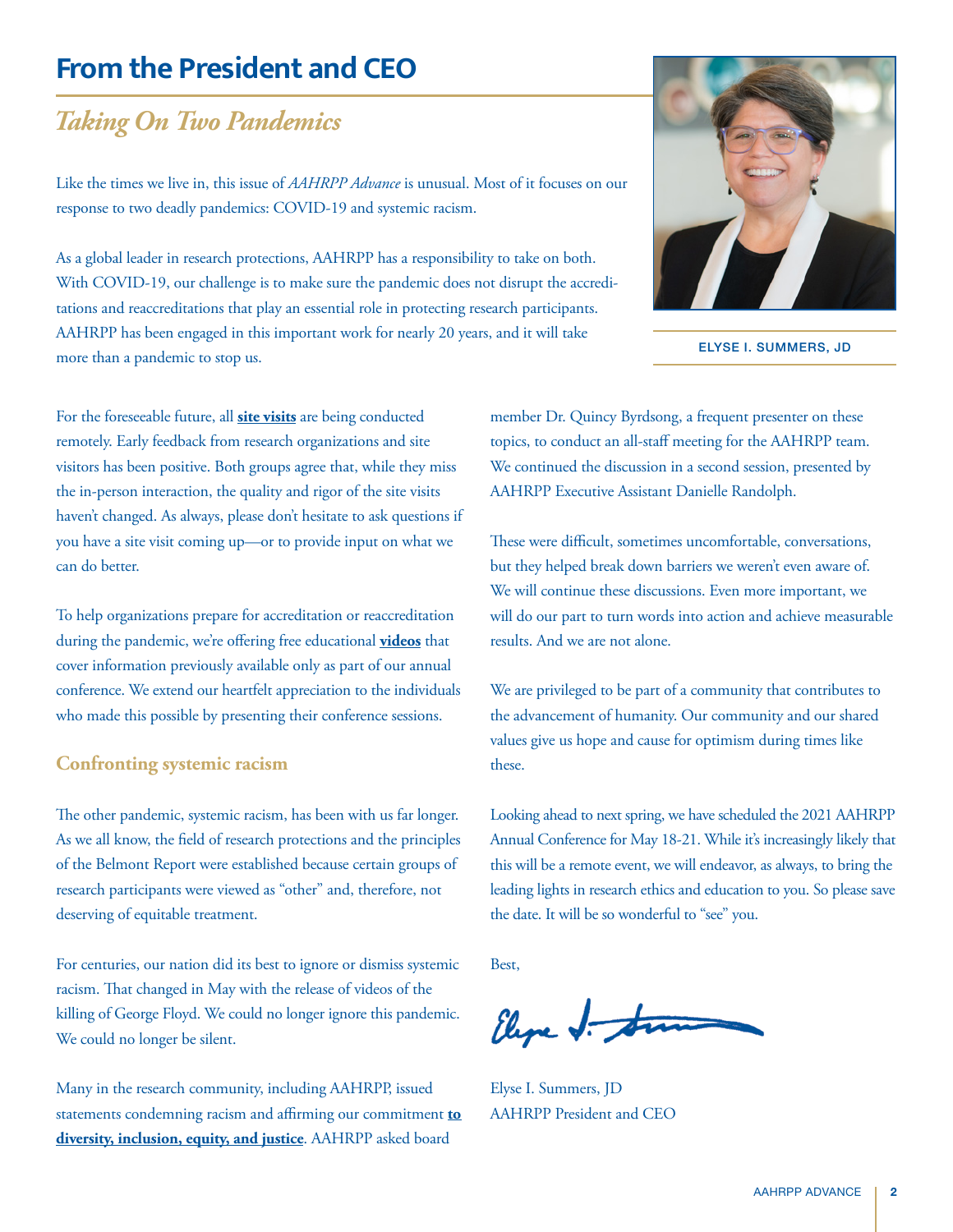# <span id="page-2-0"></span>**Site Visits Go Virtual**

AAHRPP has transitioned to remote site visits to ensure that the work of accreditation and reaccreditation continues without interruption during the pandemic. All site visits will be conducted remotely for the foreseeable future.



The change is driven, in part, by AAHRPP's recognition that organizations have devoted significant time and resources to preparing for accreditation. "To delay their site visits seemed almost unfair. It would be another disappointment in an already difficult time," says Kate Vulakovich, AAHRPP Director of Operations.

KATE VULAKOVICH

"At the same time, we realize that any change brings challenges," she adds. "To mitigate those, true to AAHRPP tradition we've designed a process that's flexible, and we've built in lots of support."

Perhaps most important, as John Horigan and Julie Ozier can attest, the remote visits retain the quality and rigor of the inperson assessments.

Mr. Horigan, MA, CIP, was the HRPP director at Virginia Commonwealth University (VCU) and team leader for its remote reaccreditation visit in early May. (He now serves as director of IRB and protocol compliance at the National Institutes of Health All of Us Research Program.) Ms. Ozier, MHL, CHRC, CIP, is the HRPP director for Vanderbilt University



JOHN HORIGAN

and Vanderbilt University Medical Center. An AAHRPP site visitor and Council on Accreditation member, she has conducted three remote site visits.

"During the remote visits, the site visitors have the same level of access to documents, and they interview the same individuals,"

Mr. Horigan says. "They have everything they need to conduct a comprehensive, high-quality review."

Ms. Ozier agrees. "You can be just as rigorous remotely," she says. "So much of the process is based on conversation, on back-and-forth questions and answers. That dialogue doesn't change, whether you have it in person or via Zoom, Webex, or whatever platform the applicant chooses."



JULIE OZIER

The similarities are intentional. A key goal, Ms. Vulakovich says, "is to maintain the infrastructure of the in-person visit and simulate it in the remote format. As much as possible, we want the remote visits to feel the same as in-person ones."

For this reason, the agenda for remote visits is based on the time zone of the organization seeking accreditation or reaccreditation. In the vast majority of cases, the schedule will be identical to that of an in-person visit.

Ms. Vulakovich, Mr. Horigan, and Ms. Ozier offer the following tips for a smooth, successful remote visit:

**• Make the most of the AAHRPP pre-meeting.** To help prevent technology glitches, AAHRPP requires organizations to schedule a test session at least three days before the remote visit. This is an opportunity to make sure the audio and video are clear, everyone can sign in, site visitors can access all necessary documents and know what to expect during the interview process. Mr. Horigan suggests taking it a step further and having your own in-house trial run ahead of time. "It will make your team more comfortable and, during the official pre-meeting, give you an opportunity to say, 'This is what we tried. Let's see how it works for all of us today,' " he says.

### *(cont. on page 4)*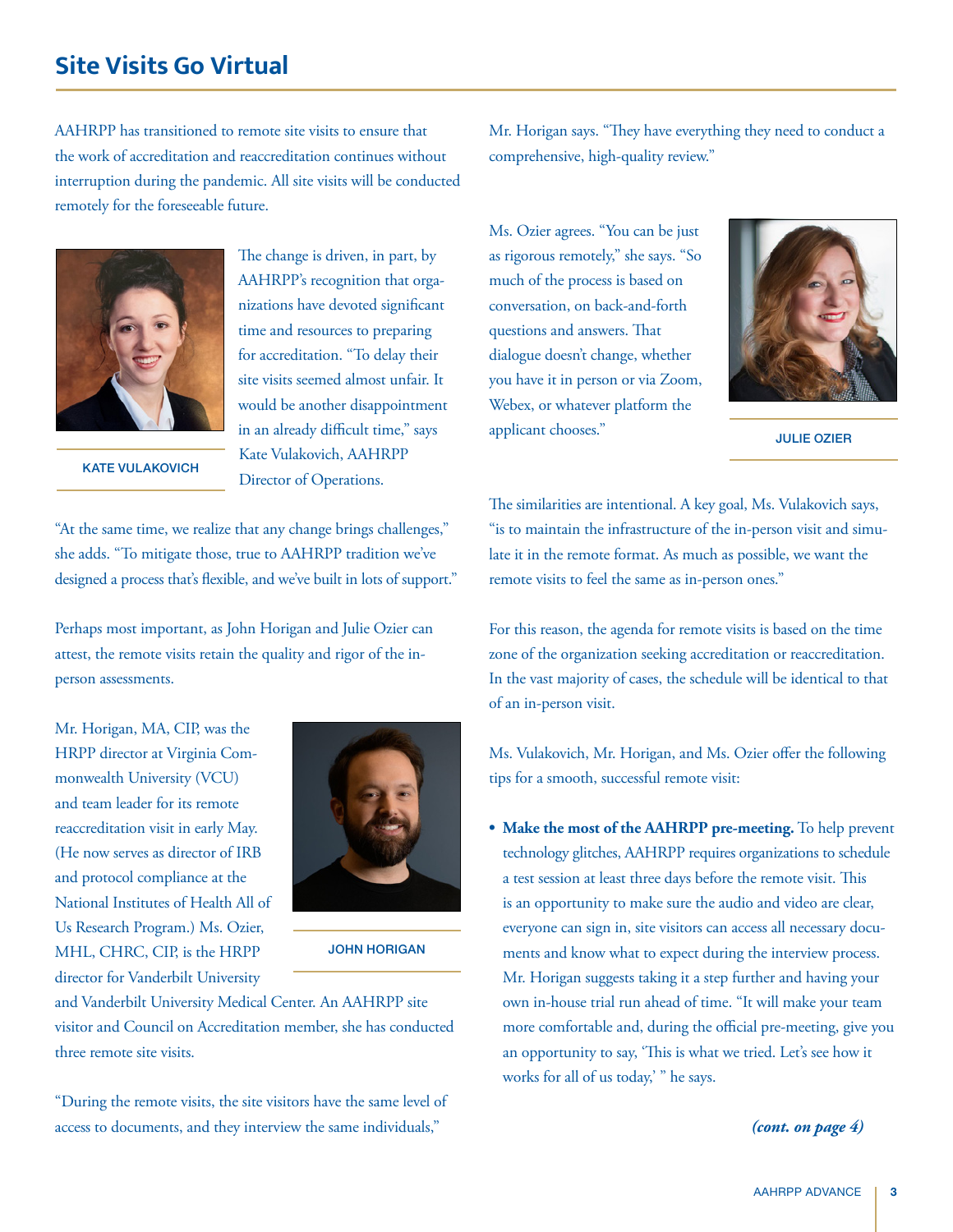- **Tap IT resources within your organization.** If you have access to information technology staff through your organization, ask to have someone on standby just in case—during both the premeeting and the site visit. Knowing you have that safety net will reduce your team's anxiety and free them to focus on other issues.
- **Be as organized as possible.** Just as with an in-person visit, preparation and organization make a difference. For a remote visit, consider how best to organize the documents that site visitors have requested. VCU created an electronic directory with links to each document to make it easy for site visitors to find exactly what they were looking for.
- **Take a team approach.** Choose several staff members to provide meeting support. For example, have someone serve as the host, another person run the video platform, and yet

another be ready to respond to site visitor requests for help or information.

**• Be prepared to adjust your communications style to accom**modate the technology. "When you're not meeting face to face, it's harder to pick up on subtle cues," Ms. Ozier says. "To avoid confusion and misunderstanding, be clearer and more pointed in your communications."

One final tip, from Ms. Vulakovich:

"Relax. It's easy, especially during the pandemic, to get caught up and become anxious about what's different. Focus on what hasn't changed—that you can rely on AAHRPP staff to keep you moving in the right direction."

### **FREQUENTLY ASKED QUESTIONS ABOUT REMOTE SITE VISITS**

**1. Who would set up the remote site visit? AAHRPP or the organization?** 

 Each organization is responsible for setting up the logistics of the remote site visit. If the organization has questions or concerns, they should contact AAHRPP at **[sitevisits@aahrpp.](mailto:sitevisits%40aahrpp.org?subject=) [org](mailto:sitevisits%40aahrpp.org?subject=)**.

**2. What activities should occur prior to the remote site visit?**

 The organization is required to participate in a pre-site visit check-in with the site visitors to ensure that there are no issues with the technology used for logging on to the remote site visit. Ideally, this meeting will occur, at a minimum, three days prior to the remote site visit. The organization will make arrangements for this check-in.

 Congruent with this, the organization should make sure that the Documents to Pull that have been identified for the site visit are available at a time prior to the site visit that is no later than the technology check-in meeting referenced above. This will allow all parties to the site visit an opportunity to confirm the availability of the documents and to troubleshoot (and fix) in advance any IT issues related to the documents' availability.

**3. Who is in charge of setting up and monitoring each session during the remote meetings?** 

 AAHRPP requests that organizations monitor each of the sessions to ensure they proceed as smoothly as possible and that individuals do not call in to the conference call until it is time for their session. Each organization is responsible for setting up the conference call line(s).

### **4. Can a staff member be present in the meeting to monitor?**

 A representative from the organization may not be present but should be readily available to the site visit team to assist in the event the site visit team has questions or needs assistance with the technology.

### **5. Does AAHRPP require an IT representative to be available during these sessions?**

 The organization should ensure that the remote site visit runs as smoothly as possible and is responsible for ensuring they have the expertise available for whatever IT is used during the site visit (i.e., options range from a traditional teleconference to the use of visual technologies such as Zoom or Webex).

*(cont. on page 5)*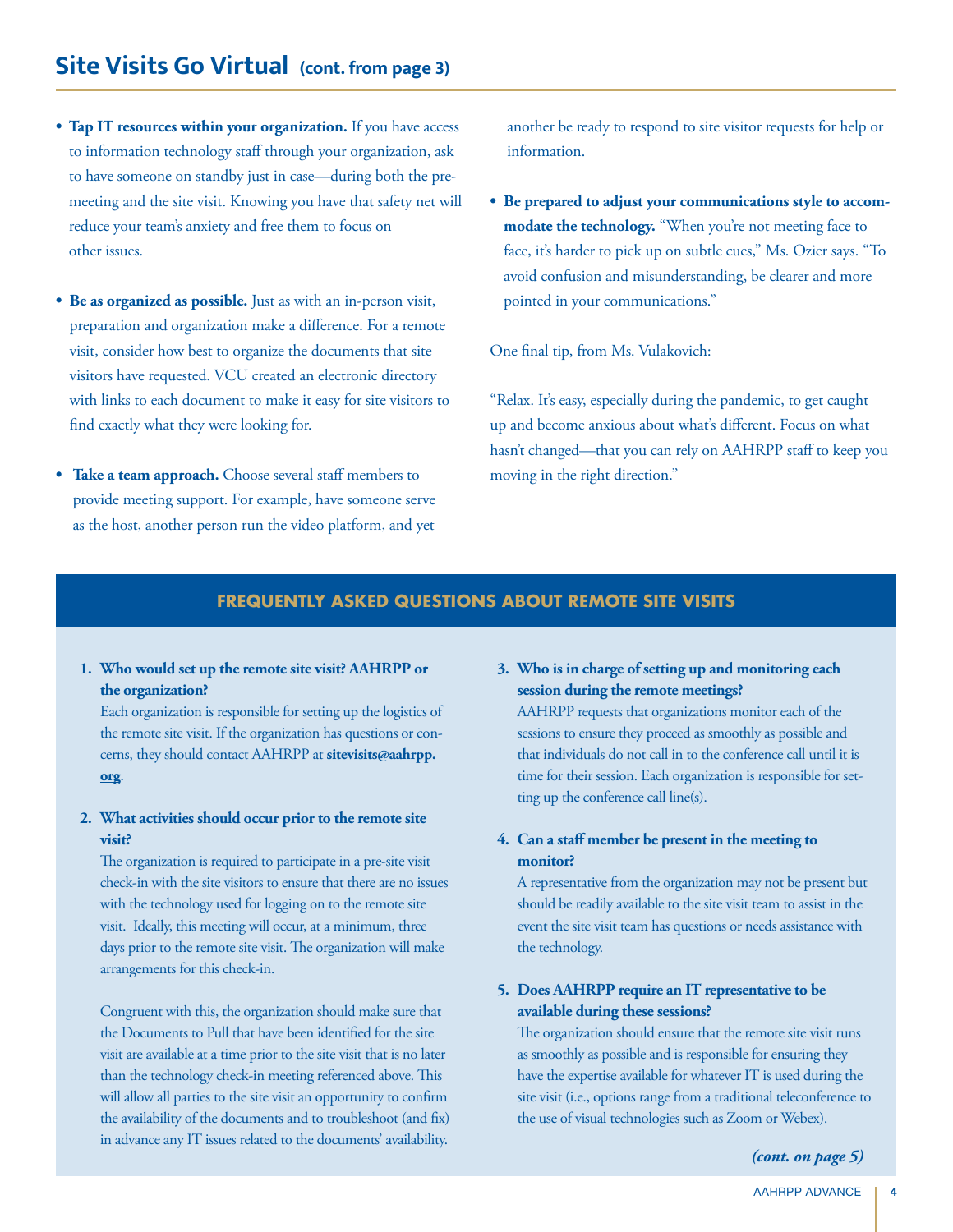**6. Do the organization's interviewees need to be present in the meeting room onsite or may everyone call in?**  Under normal circumstances it would be preferable (though not required) for all interviewees for a particular session to be together in the meeting room; however, given the current coronavirus public health emergency, it is expected and acceptable for interviewees asked to work remotely to be in their individual remote work spaces.

# **7. Do the interviewees need access to video?**

 Video conferencing is helpful, but a telephone conference would be acceptable.

**8. How will the calls be controlled or monitored for people entering or exiting the meeting?**

 The Team Leader will take roll call at the beginning of each session. Organizations will be asked to inform the interviewees not to call in to the conference call until it is time for their session.

### **9. Can my organization record the site visit?**

 No. AAHRPP does not allow the video or audio recording of a remote or in-person site visit in order to preserve the integrity of the open dialogue that must occur during the site visit between the individuals in your HRPP and the site visitors.

### **10. Do the site visitors need to travel to be together in one room?**

 No, in fact, generally the site visitors should participate in the remote site visit from their own individual geographical "home" location.

### **11. How will the agenda accommodate time zone changes?**

 The agenda will list sessions based on the time zone of the organization, and in the overwhelming majority of cases, be identical to that which would be used for an in-person site visit.

### **12. Is there any potential violation of confidentiality?**

 The same procedure for an onsite visit will be followed for attendance at each session during the remote site visit; only appropriate individuals will be in attendance. The Team Leader will enforce these restrictions, as usual.

### **13. How will site visitors access records?**

 All relevant records must be accessible electronically to the site visitors, either through access to the organization's database or to documents uploaded to a cloud server. Ideally, the organization will provide site visitors with access to their records prior to the site visit.

### **14. Will a secondary or follow-up in-person site visit be needed?**

 The remote site visit is designed to take the place of an in-person visit in toto. Therefore, the exceedingly rare circumstances for a follow-up visit would be the same as if the visit had been conducted in person, that is, if significant issues are identified or the site visit cannot be completed fully.

 As with any site visit, the preferred outcome is that no secondary follow-up is necessary. Follow-up site visits are rare but occasionally occur if significant issues are identified or the site visit cannot be completed fully.

**15. If an organization does not want to proceed with a remote site visit, will AAHRPP reschedule the site visit?**  Due to the public health emergency, we understand that some organizations are directly involved in finding solutions and are unable to spare staff for a site visit. AAHRPP will be flexible and willing to postpone a site visit with no negative consequences, if such becomes necessary.

*These [FAQs](https://admin.aahrpp.org/Website%20Documents/AAHRPP%20Frequently%20Asked%20Questions%20About%20Remote%20Site%20Visits%20for%20Organizations%20web%20doc.pdf) are also available on the AAHRPP website.*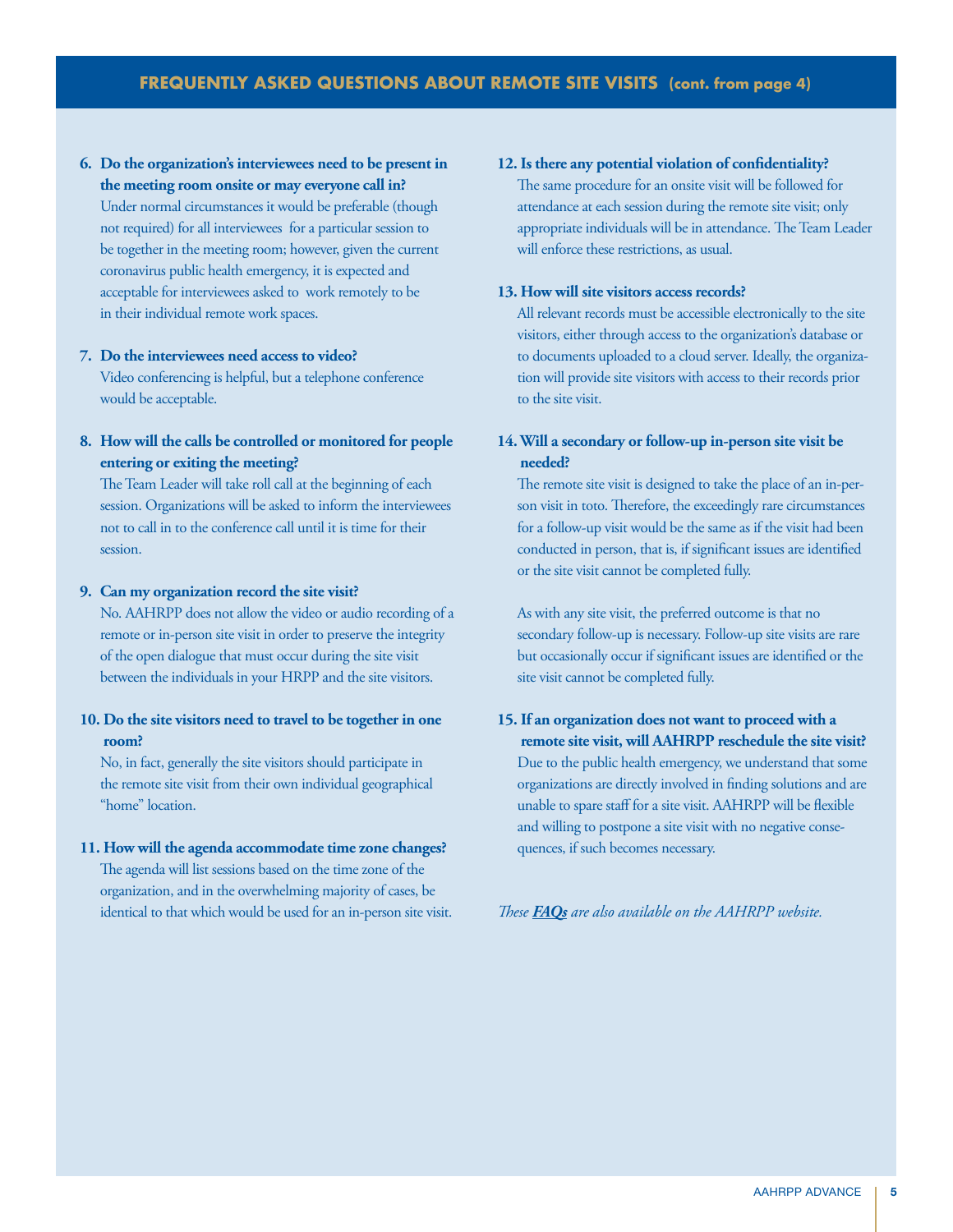# <span id="page-5-0"></span>**Tackling Issues of Diversity, Inclusion, Equity, and Justice**

*It is AAHRPP's mission to defend and protect the safety and welfare of human beings … to protect all people and promote human dignity and ethical behavior. … We pledge that, in our words and in our deeds, AAHRPP will remain tireless in our dedication to uphold the time-tested principles of respect, beneficence, and justice, the values that will ultimately determine the fate of our future and soul of our nation.*

From **[AAHRPP Anti-Racism Statement: Black Lives Matter](https://admin.aahrpp.org/Website%20Documents/FINALAAHRPP%20Statement%20Black%20Lives%20Matter.pdf)**

AAHRPP joins individuals and organizations within and beyond the research community in denouncing systemic racism and affirming and acting on a commitment to diversity, inclusion, equity, and justice.

These issues are timely but not new. AAHRPP was founded in part to help prevent research abuses—such as the Nazi medical experiments and Tuskegee and Guatemala syphilis studies—that were rooted in racist beliefs and injustice.



DR. QUINCY BYRDSONG

What *is* new, according to AAHRPP Board Member Quincy Byrdsong, Ed.D., CIP, CCRP, are the types of conversations that research organizations are starting to have.

about this at all," he says. "We've been limiting our discussions to the need for more minority participation in research, when we should also be saying, 'There are legitimate and historic reasons not to trust us.' "

"We really haven't been talking

Equally important, Dr. Byrdsong says, is the statement that should follow: "We understand that you're protecting yourself from mistreatment and making sure your trust is not violated, but in doing so, you're also removing your voice from the equation."

The goal, he says, is not just to enroll more minorities in clinical trials but also "to give them a place at the table, an opportunity to contribute to science and reap its benefits."

Dr. Byrdsong is president of the Society of Clinical Research Associates (SOCRA), vice provost for health affairs at Lipscomb

University, and a frequent presenter on diversity, inclusion, equity, and justice. At AAHRPP's request, he conducted an all-staff meeting on equity and justice for the AAHRPP team in July. In August, AAHRPP followed up with a discussion on diversity and inclusion, led by AAHRPP Executive Assistant Danielle Randolph.



DANIELLE RANDOLPH

Both presenters emphasized the need to acknowledge and embrace diversity, which, by definition, focuses on the many ways that people are different.

"It's a lot more comfortable to say, 'We're all human; we're all the same,'" Ms. Randolph says. "But those differences are important, and unless we recognize them, we won't understand how they affect the way we interact with one another."

*(cont. on page 7)*

### **EQUITY-RELATED ACCREDITATION STANDARDS & ELEMENTS**

AAHRPP has always required accredited organizations to respect and engage communities and treat research participants fairly and equitably.

### **STANDARD I-4**

- **Element I.4.B.** The Organization conducts activities designed to enhance understanding of human research by participants, prospective participants, or their communities, when appropriate. These activities are evaluated on a regular basis for improvement.
- **Element I.4.C**.: The Organization promotes the involvement of community members, when appropriate, in the design and implementation of research and the dissemination of results.

### **STANDARD II-3**

 • **Element II.3.C.** The IRB or EC has and follows written policies and procedures to evaluate the equitable selection of participants.

### **STANDARD III-1**

 • **Element III.1.E.** Researchers and research staff recruit participants in a fair and equitable manner.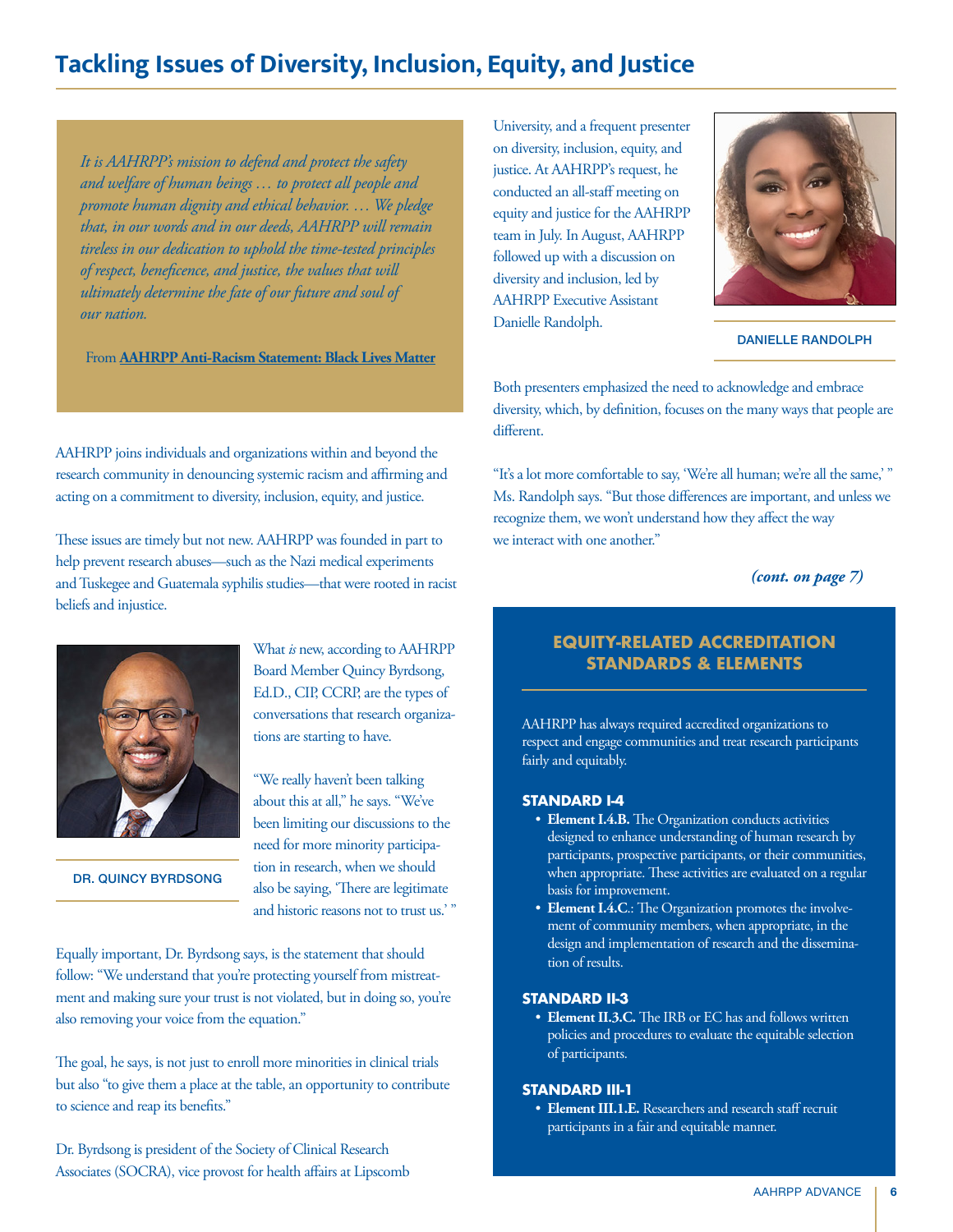# <span id="page-6-0"></span>**Tackling Issues of Diversity, Inclusion, Equity, and Justice (cont. from page 6)**

### **Actions and Deliverables**

Failure to acknowledge differences can affect key decisions in the research enterprise, including what to study and whom to include in research trials. If researchers overwhelmingly represent the same community, studies will tend to focus on that community's concerns.

HRPPs can help guard against this tendency by viewing study design, IRB and research team composition, and trial enrollment through the lens of diversity, inclusion, equity, and justice. The academic and scientific community can also help lay the foundation for a more diverse, inclusive research enterprise by encouraging students of all races, ethnic groups, genders, sexual identities, and socioeconomic groups to pursue research-related careers.

Conversations about systemic racism, diversity, inclusion, equity, and justice must continue and must include "deliverables that we can measure," Dr. Byrdsong says. "It's time to talk about what success in these spaces looks like."

He is optimistic that such discussions will occur and spur progress, in part because they have widespread support throughout the research enterprise. Like AAHRPP, many in the research community have made public statements condemning systemic racism and declaring their commitment to diversity, inclusion, equity, and justice. Examples—and there are many more—include the **[Association of American Medical](https://www.aamc.org/news-insights/press-releases/aamc-statement-police-brutality-and-racism-america-and-their-impact-health)  [Colleges](https://www.aamc.org/news-insights/press-releases/aamc-statement-police-brutality-and-racism-america-and-their-impact-health)** (AAMC)**, [Public Responsibility in Medicine and Research](https://www.primr.org/resources/black-lives-matter) (**PRIM&R**), [National Institutes of Health \(NIH\) Director Francis](https://www.edi.nih.gov/blog/news/nih-director-message-grieving-loss-and-confronting-social-injustice)  [S. Collins, MD, PhD](https://www.edi.nih.gov/blog/news/nih-director-message-grieving-loss-and-confronting-social-injustice)**, and **[Association of Clinical Research Profes](https://acrpnet.org/2020/06/26/statement-on-inequality-and-racism/)[sionals](https://acrpnet.org/2020/06/26/statement-on-inequality-and-racism/) (**ACRP**)**.

"Professional organizations related to research are in solidarity on this. We agree that we can't be silent," Dr. Byrdsong says. "We will keep having these conversations, until we get concrete deliverables."

# **Free AAHRPP Educational Videos**

Organizations interested in pursuing accreditation or reaccreditation now have access to free educational information previously available only to attendees of AAHRPP's pre-conference workshops.

The eight-video series is posted on **[YouTube](https://www.youtube.com/playlist?list=PLvtuTeXSbCYS0M7wEHLZGmcoKGYNxP6vl)** and includes the following:

- **• [What to Expect When We're Accrediting](https://www.youtube.com/watch?v=lgzruWFlnI8&list=PLvtuTeXSbCYS0M7wEHLZGmcoKGYNxP6vl&index=1)** Monika Markowitz, PhD, Virginia Commonwealth University Julie Ozier, MHL, CHRC, CIP, Vanderbilt University and Vanderbilt University Medical Center
- **• [How to Conduct the Self-Assessment](https://www.youtube.com/watch?v=b4t5maUYAUY&list=PLvtuTeXSbCYS0M7wEHLZGmcoKGYNxP6vl&index=2)** Amal Al Omari, MS, PhD, King Hussein Cancer Center Rhonda Oilepo, MS, CIP, CHRC, University of Texas Southwestern Medical Center
- **• [Responding to the Step 1 Review](https://www.youtube.com/watch?v=3UrCE7U_a_E&list=PLvtuTeXSbCYS0M7wEHLZGmcoKGYNxP6vl&index=3)** Kristin Craun, MPH, CIP, UCLA K. Sue Haddock, PhD, Dorn Research Institute
- **• [Site Visit Dos and Don'ts An Organizational Perspective](https://www.youtube.com/watch?v=5YuN-4ikuGs&list=PLvtuTeXSbCYS0M7wEHLZGmcoKGYNxP6vl&index=4)** Sana Khoury-Shakour, PhD, University of Michigan Joshua Fedewa, MS, CIP, University of Texas Southwestern Medical Center



*(cont. on page 8)*